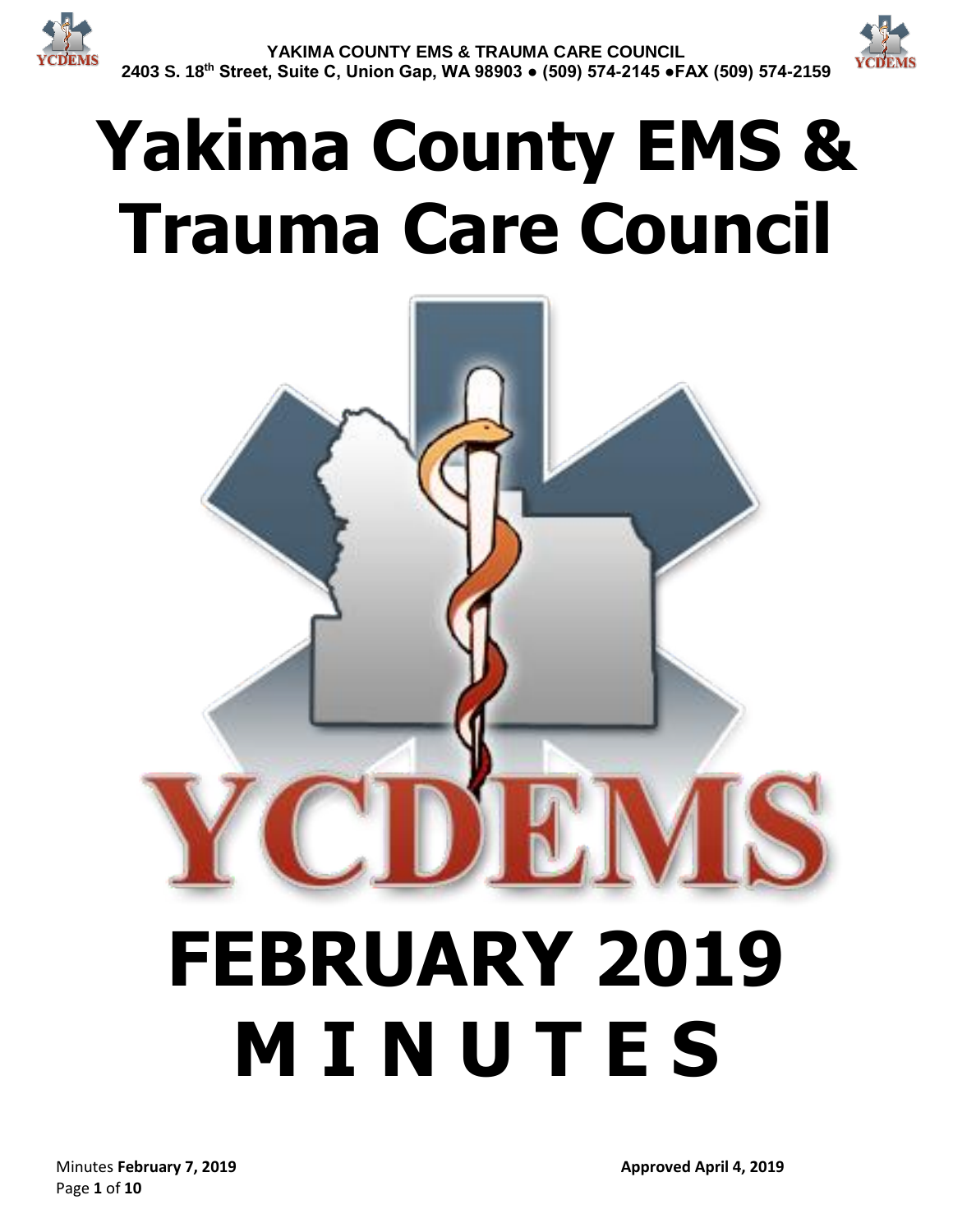



#### **Yakima County EMS & Trauma Care Council Attendance Record for January– December 2018**

| <b>Agency/Department</b>                                                   | Representative                                       | <b>Alternate</b>                                                      | Feb<br><b>April</b><br><b>June</b><br><b>Oct</b><br>Aug |     |             |              |             | <b>Dec</b>  |             |     |             |              |             |            |
|----------------------------------------------------------------------------|------------------------------------------------------|-----------------------------------------------------------------------|---------------------------------------------------------|-----|-------------|--------------|-------------|-------------|-------------|-----|-------------|--------------|-------------|------------|
|                                                                            |                                                      |                                                                       | R                                                       | A   | R.          | $\mathbf{A}$ | $\mathbf R$ | A           | R           | A   | R           | A            | R           | A          |
| Consumer                                                                   | Loren Belton,<br><b>YVCOG</b>                        | Open                                                                  |                                                         |     |             |              |             |             |             |     |             |              |             |            |
| <b>Medical Control</b>                                                     | Ben Maltz MPD                                        | Designee                                                              |                                                         |     |             |              |             |             |             |     |             |              |             |            |
| Elected Official (Fire<br>Commissioner/Mayor/City<br>Council Member)       | Ken Eakin, Fire<br>Commissioner,<br><b>WVFD</b>      | Kay Funk, City of<br>Yakima Council                                   | $\sf X$                                                 | X   | X           | X            | X           | X           |             |     | X           | X            | X           | X          |
| Law Enforcement                                                            | Open                                                 | Open                                                                  |                                                         |     |             |              |             |             |             |     |             |              |             |            |
| Yakima County Training<br>Officer's Association                            | Jim Johnston, West<br>Valley FD                      | Open                                                                  |                                                         |     | X           |              |             |             |             |     |             |              | X           |            |
| Yakima County 9-1-1                                                        | Brad Coughenour,<br>SunCom 911                       | Stacey Garcia,<br>SunCom 911                                          | $\mathsf{x}$                                            |     |             |              | X           |             |             |     | Χ           | X            |             | X          |
| Yakima County Department<br>of Emergency Medical<br><b>Services</b>        | Tony Miller,<br>Manager                              | Wendy Moudy,<br>Training<br>Coordinator,<br>Treasurer                 | X                                                       | X   | X           | X            |             | X           |             |     | Χ           | X            |             | X          |
|                                                                            | Diane Koch,<br>Secretary                             | None                                                                  | X                                                       |     | X           |              | X           |             |             |     | X           |              | X           |            |
| <b>UPPER VALLEY REPRESENTATIVES</b>                                        |                                                      |                                                                       |                                                         |     |             |              |             |             |             |     |             |              |             |            |
| <b>Agency/Department</b>                                                   | Representative                                       | <b>Alternate</b>                                                      |                                                         | Feb |             | <b>April</b> |             | <b>June</b> |             | Aug |             | <b>Oct</b>   |             | <b>Dec</b> |
|                                                                            |                                                      |                                                                       | R                                                       | A   | $\mathbf R$ | A            | $\mathbf R$ | A           | R           | A   | $\mathbf R$ | A            | $\mathbf R$ | A          |
| <b>Fire Service</b>                                                        | Ken Frazier, Gleed<br><b>FD</b>                      | Gary Hanna,<br>Selah FD                                               | $\mathsf{X}$                                            |     |             |              | X           | X           |             |     | X           | X            | X           | X          |
| Hospital (Nursing<br>Administration)                                       | Tammy Pettis,<br>Virginia Mason<br>Memorial          | Laurie Robinson,<br>Astria Regional<br>Medical Center,<br>Chair-Elect | $\sf X$                                                 | X   | X           |              | X           |             |             |     | X           |              | X           | X          |
| Ambulance Service<br>(alternate each year<br>between ambulance<br>services | Brian Ireton, ALS                                    | Dave Lynde,<br>AMR, Chair                                             | Χ                                                       | X   | X           | X            | X           | X           |             |     | X           | X            | X           | X          |
|                                                                            |                                                      | <b>LOWER VALLEY REPRESENTATIVES</b>                                   |                                                         |     |             |              |             |             |             |     |             |              |             |            |
| <b>Agency/Department</b>                                                   | Representative                                       | <b>Alternate</b>                                                      |                                                         | Feb |             | <b>April</b> |             | <b>June</b> |             | Aug |             | <b>Oct</b>   |             | <b>Dec</b> |
|                                                                            |                                                      |                                                                       | R.                                                      | A   | $\mathbf R$ | A            | $\mathbf R$ | A           | $\mathbf R$ | A   | ${\bf R}$   | $\mathbf{A}$ | $\mathbf R$ | A          |
| <b>Fire Service</b>                                                        | Joel Byam, FD #5,<br>Chair Elect                     | Tim Smith,<br>Toppenish FD                                            |                                                         |     |             |              |             |             |             |     | X           | X            | X           | X          |
| Hospital (Nursing<br>Administration)                                       | Open Astria<br>Toppenish Hospital                    | Open Astria<br>Sunnyside<br>Hospital                                  |                                                         |     |             |              |             |             |             |     |             |              |             |            |
| Ambulance Service                                                          | Aaron Markham,<br>YFD (formerly<br>SSFD), Past-Chair | Open,<br><b>WSA</b>                                                   | X                                                       |     |             |              |             |             |             |     | X           |              | X           |            |
|                                                                            |                                                      | <b>EX-OFFICIO MEMBERS</b>                                             |                                                         |     |             |              |             |             |             |     |             |              |             |            |
| <b>Agency/Department</b>                                                   |                                                      | Representative                                                        |                                                         | Feb |             | <b>April</b> |             | <b>June</b> |             | Aug |             | Oct          |             | <b>Dec</b> |
| South Central Region EMS & Trauma Care Council                             |                                                      | Zita Wiltgen                                                          |                                                         | X   |             |              |             |             |             |     |             |              |             |            |

### **It is the responsibility of the representative to contact his/her alternate when he/she is unable to attend the meeting.**

By-Law, Article III

1.1 Each seat will select one representative and one alternate to the Board of Directors. Each seat will be permitted one representative with one vote. Alternates vote in the absence of the regular representative. All members of the Board of Directors shall be selected prior to the annual meeting for the coming year.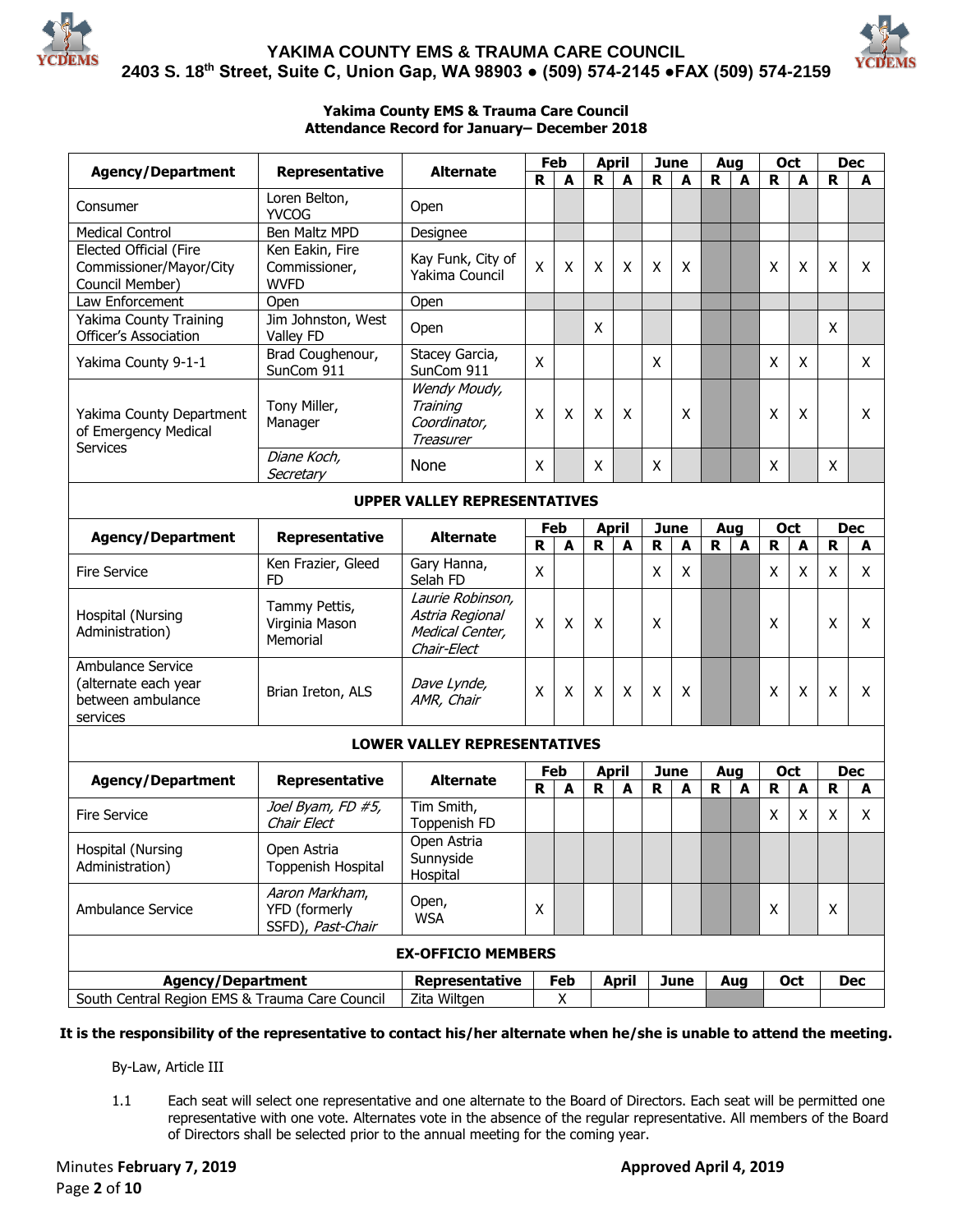



#### **Yakima County EMS & Trauma Care Council Attendance Record for January– December 2019**

| <b>Agency/Department</b>                                                   | Representative                              | <b>Alternate</b>                                                |             | Feb |             | <b>April</b> |   | <b>June</b> |             | Aug |   | <b>Oct</b> |             | <b>Dec</b> |
|----------------------------------------------------------------------------|---------------------------------------------|-----------------------------------------------------------------|-------------|-----|-------------|--------------|---|-------------|-------------|-----|---|------------|-------------|------------|
|                                                                            |                                             |                                                                 | R           | A   | R           | A            | R | A           | $\mathbf R$ | A   | R | A          | $\mathbf R$ | A          |
| Consumer                                                                   | Loren Belton,<br><b>YVCOG</b>               | Open                                                            |             |     |             |              |   |             |             |     |   |            |             |            |
| <b>Medical Control</b>                                                     | <b>Ben Maltz MPD</b>                        | Designee                                                        |             |     |             |              |   |             |             |     |   |            |             |            |
| Elected Official (Fire<br>Commissioner/Mayor/City<br>Council Member)       | Kay Funk, City of<br>Yakima Council         | Ken Eakin, Fire<br>Commissioner,<br><b>WVFD</b>                 |             |     |             |              |   |             |             |     |   |            |             |            |
| Law Enforcement                                                            | Open                                        | Open                                                            |             |     |             |              |   |             |             |     |   |            |             |            |
| Yakima County Training<br>Officer's Association                            | Jim Johnston, West<br>Valley FD             | Open                                                            |             |     |             |              |   |             |             |     |   |            |             |            |
| Yakima County 9-1-1                                                        | Brad Coughenour,<br>SunCom 911              | Stacey Garcia,<br>SunCom 911                                    | X           |     |             |              |   |             |             |     |   |            |             |            |
| Yakima County Department<br>of Emergency Medical                           | Tony Miller, ES<br>Director                 | Wendy Moudy,<br><b>EMS Ops</b><br>Manager                       | X           | X   |             |              |   |             |             |     |   |            |             |            |
| <b>Services</b>                                                            | Diane Koch,<br>Secretary                    | None                                                            | X           |     |             |              |   |             |             |     |   |            |             |            |
| <b>UPPER VALLEY REPRESENTATIVES</b>                                        |                                             |                                                                 |             |     |             |              |   |             |             |     |   |            |             |            |
| <b>Agency/Department</b>                                                   | Representative                              | <b>Alternate</b>                                                |             | Feb |             | <b>April</b> |   | <b>June</b> |             | Aug |   | Oct        |             | <b>Dec</b> |
|                                                                            |                                             |                                                                 | $\mathbf R$ | A   | $\mathbf R$ | A            | R | A           | R           | A   | R | A          | R           | A          |
| <b>Fire Service</b>                                                        | Gary Hanna, Selah<br><b>FD</b>              | Ken Frazier,<br>Gleed FD                                        | X           | X   |             |              |   |             |             |     |   |            |             |            |
| Hospital (Nursing<br>Administration)                                       | Tammy Pettis,<br>Virginia Mason<br>Memorial | Laurie Robinson,<br>Astria Regional<br>Medical Center,<br>Chair |             | X   |             |              |   |             |             |     |   |            |             |            |
| Ambulance Service<br>(alternate each year<br>between ambulance<br>services | Dave Lynde, AMR,<br>Past-Chair              | Brian Ireton, ALS                                               | X           | X   |             |              |   |             |             |     |   |            |             |            |
|                                                                            |                                             | <b>LOWER VALLEY REPRESENTATIVES</b>                             |             |     |             |              |   |             |             |     |   |            |             |            |
| <b>Agency/Department</b>                                                   | Representative                              | <b>Alternate</b>                                                |             | Feb |             | <b>April</b> |   | <b>June</b> |             | Aug |   | Oct        |             | <b>Dec</b> |
|                                                                            |                                             |                                                                 | $\mathbf R$ | A   | R           | A            | R | A           | R           | A   | R | A          | R           | A          |
| <b>Fire Service</b>                                                        | Tim Smith,<br>Toppenish FD                  | Joel Byam, FD<br>#5, Chair-Elect                                |             | X   |             |              |   |             |             |     |   |            |             |            |
| Hospital (Nursing<br>Administration)                                       | Open Astria<br>Toppenish Hospital           | Open Astria<br>Sunnyside<br>Hospital                            |             |     |             |              |   |             |             |     |   |            |             |            |
| Ambulance Service                                                          | Wayne Guckert,<br><b>WSA</b>                | Ken Anderson,<br><b>SSFD</b>                                    | Χ           | X   |             |              |   |             |             |     |   |            |             |            |
|                                                                            |                                             | <b>EX-OFFICIO MEMBERS</b>                                       |             |     |             |              |   |             |             |     |   |            |             |            |
| <b>Agency/Department</b>                                                   |                                             | <b>Representative</b>                                           |             | Feb |             | <b>April</b> |   | <b>June</b> |             | Aug |   | Oct        |             | <b>Dec</b> |
| South Central Region EMS & Trauma Care Council                             |                                             | Zita Wiltgen                                                    |             |     |             |              |   |             |             |     |   |            |             |            |

#### **It is the responsibility of the representative to contact his/her alternate when he/she is unable to attend the meeting.**

By-Law, Article III

1.1 Each seat will select one representative and one alternate to the Board of Directors. Each seat will be permitted one representative with one vote. Alternates vote in the absence of the regular representative. All members of the Board of Directors shall be selected prior to the annual meeting for the coming year.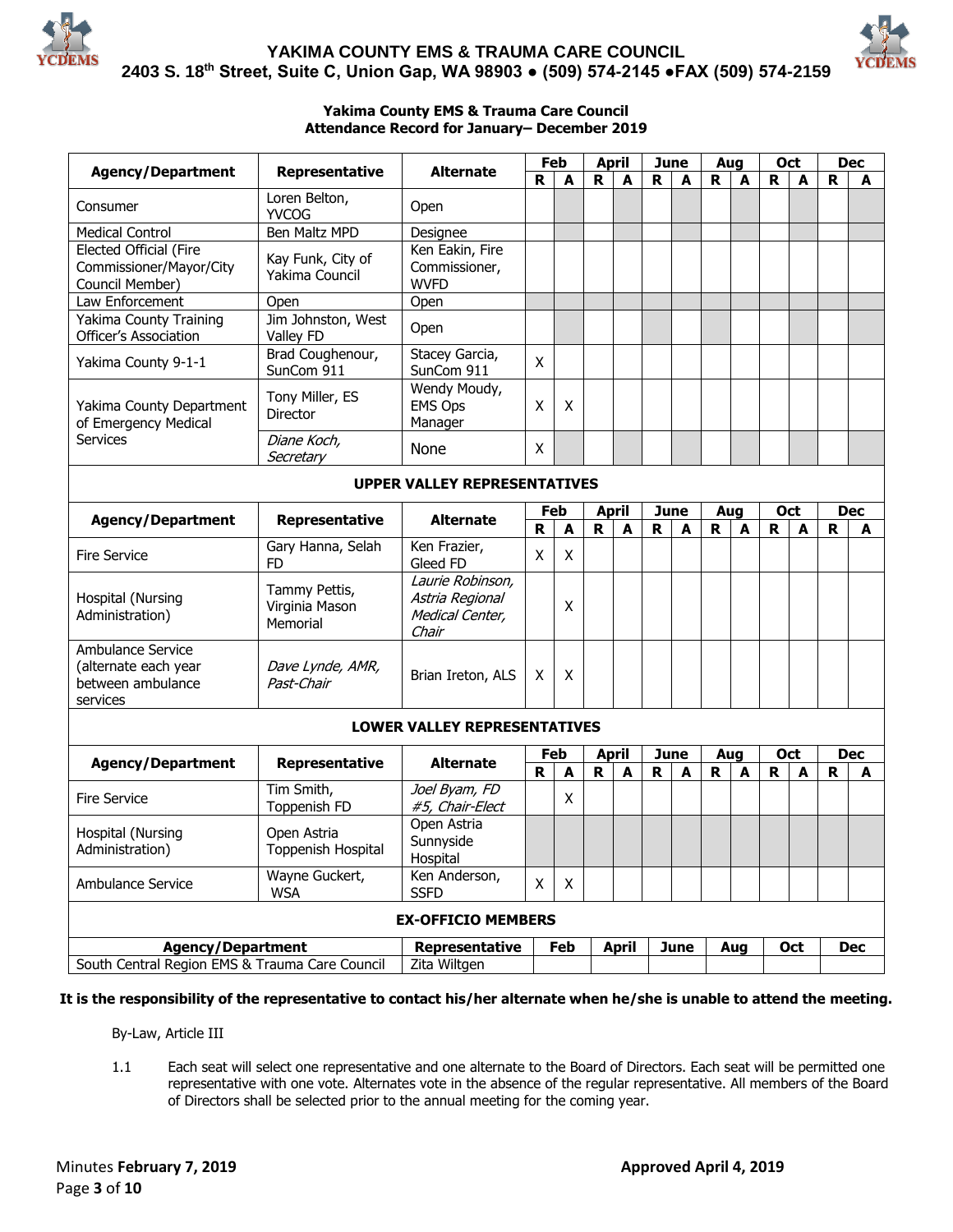



- **1. Roll call** with 12 present. Six representatives and 6 alternates. Two alternates were voting at this meeting.
- **2. Guests**: Pat Mason, Chief Grandview Fire Department, Suzy Beck, Airlift Northwest, Aaron Markham, Chief City of Yakima Fire Department.

# **3. Approval and correction of minutes**.

Dave Lynde moved to approve the minutes from December 6, 2018, as sent. Ken Frazier seconded. Motion passed.

# **4. Correspondence** – Laurie Robinson

Letter from Sunnyside FD appointing Ken Anderson as one of the Lower Valley Ambulance Representatives and an email received from Ellen Swan, White Swan Ambulance, appointing Wayne Guckert as the other Lower Valley Ambulance Representative.

# **5. Committee Reports**

# **Medical Control: Ben Maltz, MD –Reporting**

Wendy Moudy – protocols revision completed. Looking for feedback, in draft form, comments about revisions, submit. Will accept the day of, but would prefer feedback earlier.

The protocols were placed on Ninth Brain without the changes tracked in order to facilitate readability. When the new protocols are approved and are sent to the agencies/providers, the changes will be highlighted.

Dr. Maltz needs formal requests submitted for Quality Insurance/Assurance issues from providers. Hearing patient care issues through grapevine does not work. He wants good as well as bad.

Dr. Maltz is planning and looking forward to offering bi-monthly education.

# **Regional Council: Dave Lynde**

A. The DOH is currently engaged in stakeholder meetings to amend sections of WAC 246-976. Meetings are occurring monthly and webinar access is available. Stakeholders can find meeting information, access to webinars, sign up for announcements, and more on our DOH website. Link:

https://www.doh.wa.gov/ForPublicHealthandHealthcareProviders/EmergencyMedicalServicesE MSSystems/RulesDevelopment

- B. Education Updates:
	- The Travis Alert Act (E2SHB 1258), passed by legislature in 2017 required the department to establish a workgroup to design a training program for EMS providers to improve management of persons with disabilities on the scene of an emergency. Work products are complete and available on the DOH website, they include a curriculum, PowerPoint, ability checklist, and website of disability related organizations. MPDs are currently working to implement these into local patient care protocols. Training of EMS providers must be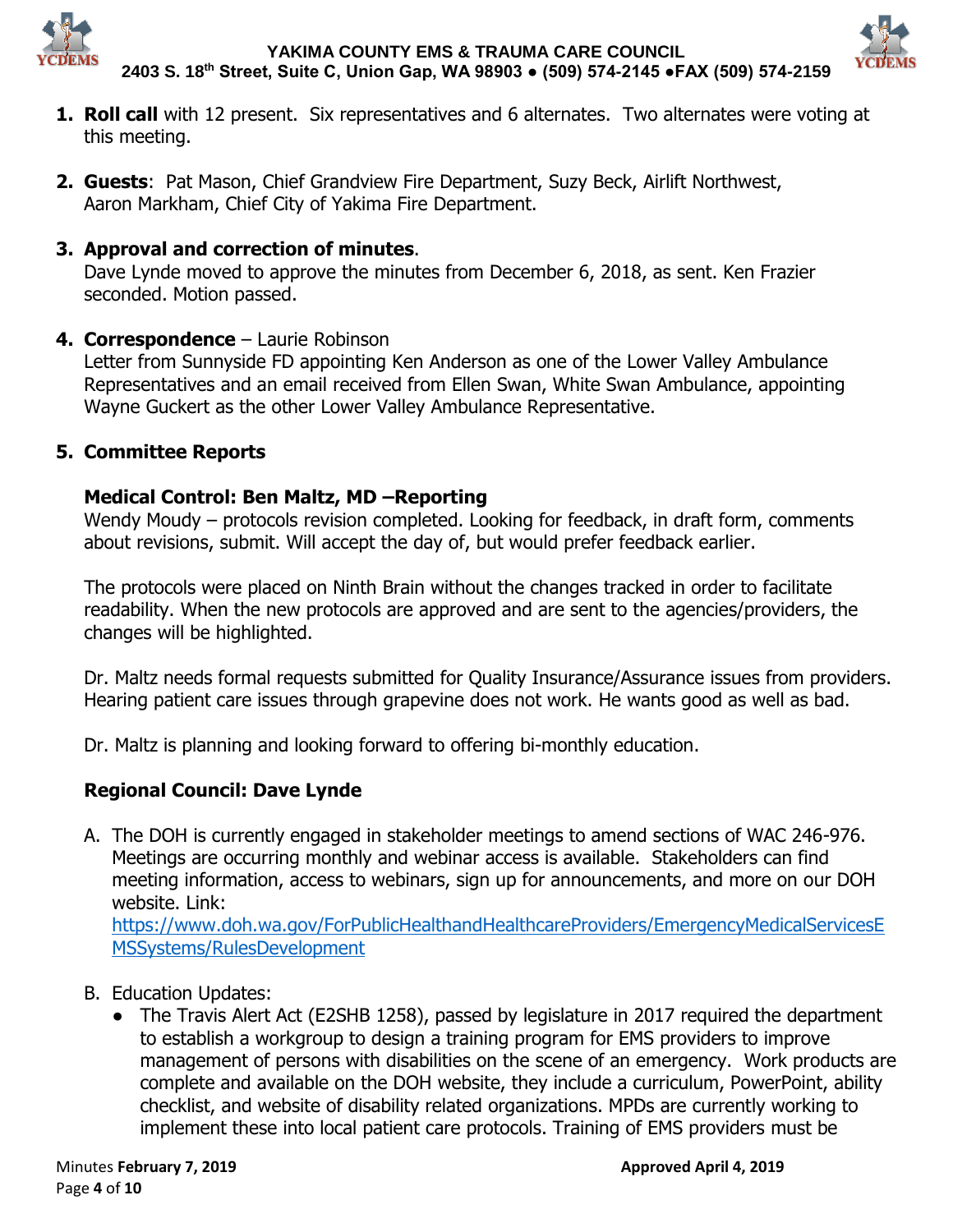



completed by December 31, 2019 or by the time MPDs implement local protocol updates. By end of this year each agency will need to attest that your providers have completed the training. Each agency will have to attest as they come up for renewal, for example if your agency renews in September, then you will need to attest that all of your providers are trained in September. There are xix different sections to deal with different abilities. The EMS Office plans on making this available on Ninth Brain.

- Voucher applications for initial EMS certification examination are still being accepted. Expire at end of February 2019 for EMR, EMT or AEMT. If you have a provider who needs this, have them contact Dawn Felts at [dawn.felts@doh.wa.gov](mailto:dawn.felts@doh.wa.gov)
- Additional Pearson Vue testing sites are now available in Washington. In October 2018 sites were added in Aberdeen, Port Angeles, Mount Vernon, Tacoma, Ellensburg, and Pasco. And an additional site was also added in Trail BC, just North of Colville, WA.
- Due to changes with NREMT recertification requirements the Department of Health updated the refresher course schedules. The EMT, AEMT, and Paramedic refresher schedules are posted on the DOH website. Link: <https://www.doh.wa.gov/Portals/1/Documents/Pubs/530217.pdf>
- Skill sheets used in EMR, EMT, and AEMT courses have been updated to NREMT standards and consolidated into one document. These are available on the DOH website under provider education. Link: <https://www.doh.wa.gov/Portals/1/Documents/Pubs/530226.pdf>
- C. WEMSIS update: The assessment team have finalized and posted a statewide WEMSIS data completeness and quality report on the DOH EMS Data and Reports webpage. The purpose of this quarterly report is to inform data users of WEMSIS data quality and to monitor data quality improvement over time. County level reports can be made available to appropriate data providers and users upon request. Local and regional councils and agencies can begin using this report to identify potential problems in data they submit to WEMSIS. Our WEMSIS team is available to assist local, regional councils or agencies. Link:

[https://www.doh.wa.gov/ForPublicHealthandHealthcareProviders/EmergencyMedicalServicesE](https://www.doh.wa.gov/ForPublicHealthandHealthcareProviders/EmergencyMedicalServicesEMSSystems/WEMSISEMSDataRegistry/DataandReports) [MSSystems/WEMSISEMSDataRegistry/DataandReports](https://www.doh.wa.gov/ForPublicHealthandHealthcareProviders/EmergencyMedicalServicesEMSSystems/WEMSISEMSDataRegistry/DataandReports)

- D. Rural EMS Assessment Project The Washington State Office of Rural Health (SORH) in collaboration with the Department of Health's Office of Community Health System's (which includes rural health and EMS) have received a grant to support a project to conduct a statewide assessment of EMS with a focus on rural communities. The purpose of the assessment is to:
	- (1) Help inform where best to allocate any available funding
	- (2) Educate policy makers on challenges facing rural, suburban, and urban communities,
	- (3) Inform strategic planning efforts at state, regional and local levels, and
	- (4) Provide agencies with a roadmap for improvement.

The assessment tool is called the "18 Attributes of a Successful EMS Agency," which was developed by the Wisconsin Office of Rural Health and vetted by a large panel of national experts in rural EMS. Many states have conducted this assessment and have begun the work to address focus areas of improvement for EMS systems, particularly in rural communities.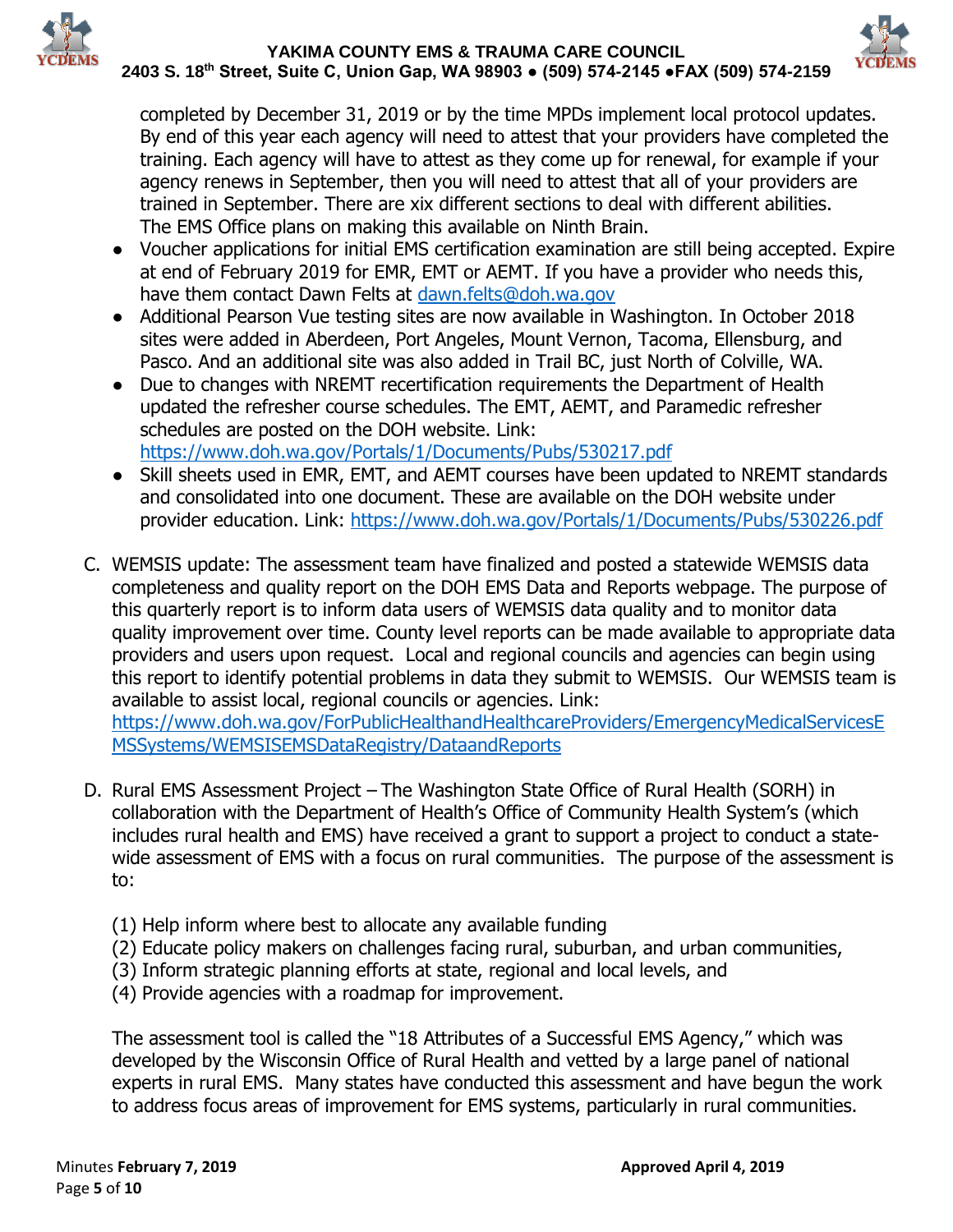



January 10, 2019 Washington State EMS agencies will receive the assessment tool via electronic survey to agency supervisors. The Department of Health is requesting the assessment be completed and returned by March 1, 2019.

- E. DOH Projects
	- EMS Scope of Practice DOH is working with MPD's to update EMS scope of practice in Washington State in consideration of anticipated national updates. Updates to the skills and procedures list and other documents are being made. More information will be made available as the project progresses.
	- The Washington State Stroke Triage Tool for EMS was recently revised. The revisions were minor. DOH is finalizing the implementation and communication plan. More information will be made available soon.
	- Steering Committee: March meeting moved to April 24. Statewide EMS and Trauma on-site assessment April 22 and 23 with report out on April 26. Everyone encouraged to attend. If you have to choose to be there on April 23<sup>rd</sup>, 1130-1330, specific to EMS and the east side of the State. Would like an idea of how many can attend, contact Dave Lynde if you are attending at [david.lynde@amr.net.](mailto:david.lynde@amr.net) This will be our chance to talk about challenges we have on the east side of the State.
	- Trauma designation rules closed and effective Jan 3rd. Trauma Registry anticipate going into effect end of March or first of April.
	- Long session underway. No EMS bills yet and it is budget year.
	- Discussion on trauma critical guidelines with recommended changes. There was no consensus.
	- Walla Walla min/max numbers change were approved.
	- Pediatric TAC is looking into pediatric suicide patterns and mechanism of injury.
	- PTAC will be looking into EMS fatigue guidelines.
	- Cardiac and stroke updated triage tool and working on role out. Effort under way to get the cardiologists involved.
	- Working on Regional Plan proposal from SSFD to service the Grandview area. This will be discussed under new business.

# **SunCom 911 – Brad Coughenour – Stacey Garcia**

- A. Travis bill 911 side still has not been funded for the software piece on CAD.
- B. QA piece that EMS is helping to fund is coming along good. Positive and a good help.

# **Department of EMS: Tony Miller**

- A. 2019 OTEP started this week. We are working on finishing up the 2019 OTEP modules.
- B. EMT 37 students at week 4. Three students are in an online program. The lowest average scores for block exams is 73 percent. Mid-term will be a review and assessment.

Discussion with the State regarding the pilot program for EMT students dropping down to EMR. The conclusion is that asking students to make the choice at mid-term is not working. The conclusion from the state is that you can have person go all the way to the end of the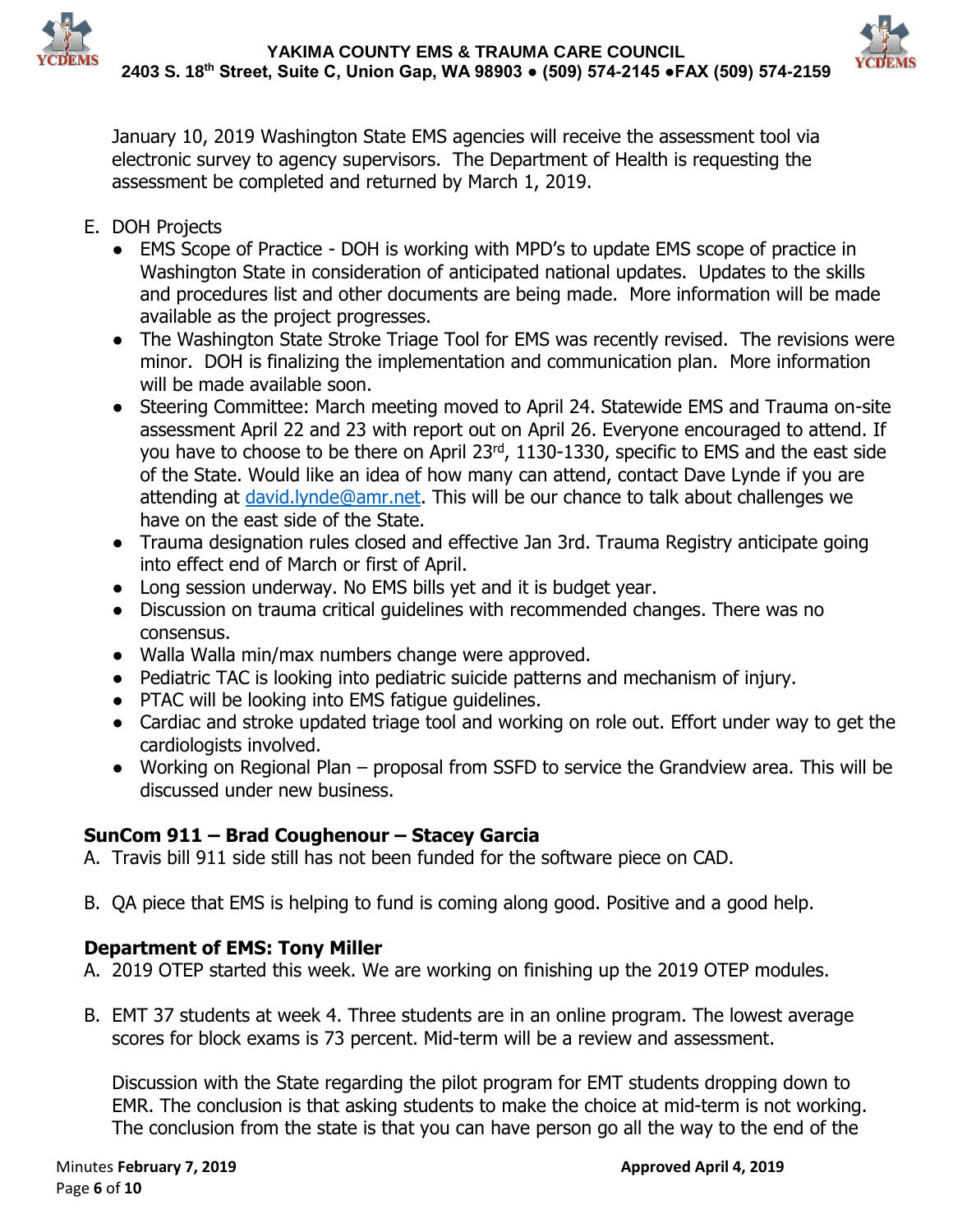



program and if they do not meet the standard for EMT at that point they can then drop down to EMR and test at that level. They cannot, however, test at the EMR level once they have tested as an EMT.

- C. An RN to EMT Bridge Course will be held in the spring.
- D. Training report November December 2018, we provided 91 hours of education for 364 students. Report attached.

# **6. Old Business:**

- A. Trauma Response Area Maps Dave Lynde reported expecting the maps next week from the county and they will be by taxing districts. Once we have those we will meet with individual agencies to see if the areas are correct.
- B. Update County Orientation Procedure Tony Miller Paramedic required to take protocol exam before he will sign off. Will take modified exam to get signed off, then full blown protocol exam at end of 240 hours.
- C. Discussion on COPs and why the State has not approved these yet.

# **7. New Business:**

A. Sunnyside Fire Department – Dave Lynde

Sunnyside Fire Department is proposing to service Grandview with ALS Ambulance. Regional Council denied approval because the current plan does not have an opening. Zita asked that discussions be held at the local council regarding min/max numbers and area coverage. The original proposal read as just servicing Grandview and not trauma area response 3. The application is amended to provide service to trauma area response 3, which was the intent all along.

Prosser Memorial Ambulance service was serving Grandview, and now will no longer due to costs. In addition, Prosser was not a trauma verified agency in Yakima County.

Chief Anderson wanted to ensure that the local Council was informed of decisions, as there could be more questions from the State. With amended application it will now fit in the Regional Plan.

Chief Mason – gave an overview/history on ambulance service in trauma area response 3. Prosser Ambulance Services lost \$672,000 in one year servicing this area. The voters in Benton County who are paying tax (hospital district) are not happy about paying for services in Yakima County.

The Grandview City Council recommended that they go with Sunnyside Fire Department, because of the benefits of working fire department to fire department and the potential to save thousands, if not millions in the future for citizens.

Tony Miller made motion to have Sunnyside Fire Department cover trauma response area 3, Dave Lynde seconded. Motion passed.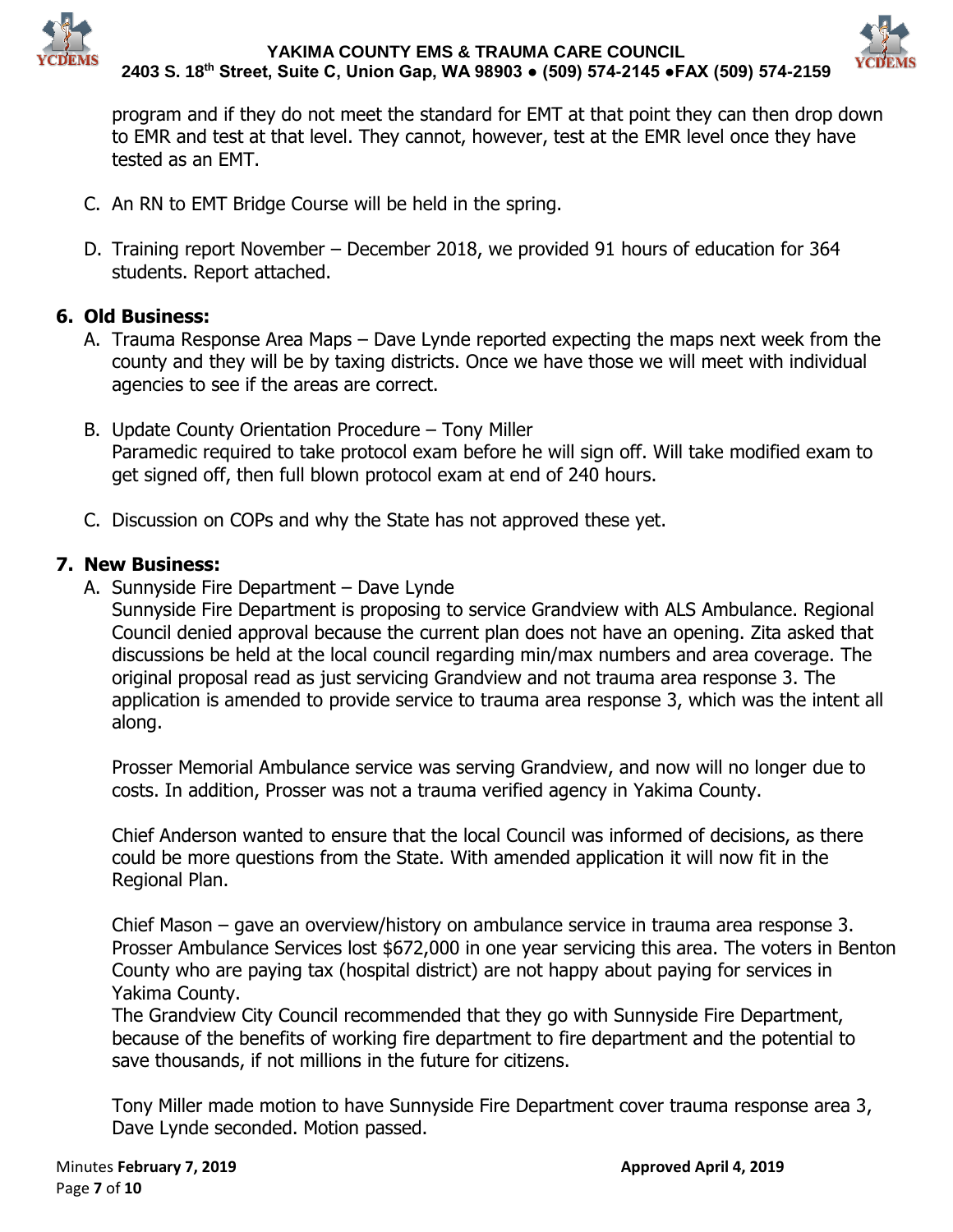



## **8. Good of the Order**

A. Suzy Beck, Airlift Northwest thanks ALS and AMR for helping with ground transports due to recent weather, which made flying difficult, if not impossible.

Their new logo update is done.

Airlift Northwest is already getting requests for landing zone classes. They will be at the conference in Leavenworth in March. They are also working with Laurie Robinson from Astria regarding patient packaging for ED nurse skills day review in March. This will be for all Astria hospitals. EMS is always welcome.

ALNW is now using the Yakima based team for Intra-aortic Balloon Pump patients in Eastern Washington.

- **9.** The next meeting will be **April 4, 2019 at 1:30 pm,** Yakima County Department of Emergency Medical Services, 2403 S. 18<sup>th</sup> Street, Union Gap, Classroom B.
- **10.** Meeting adjourned.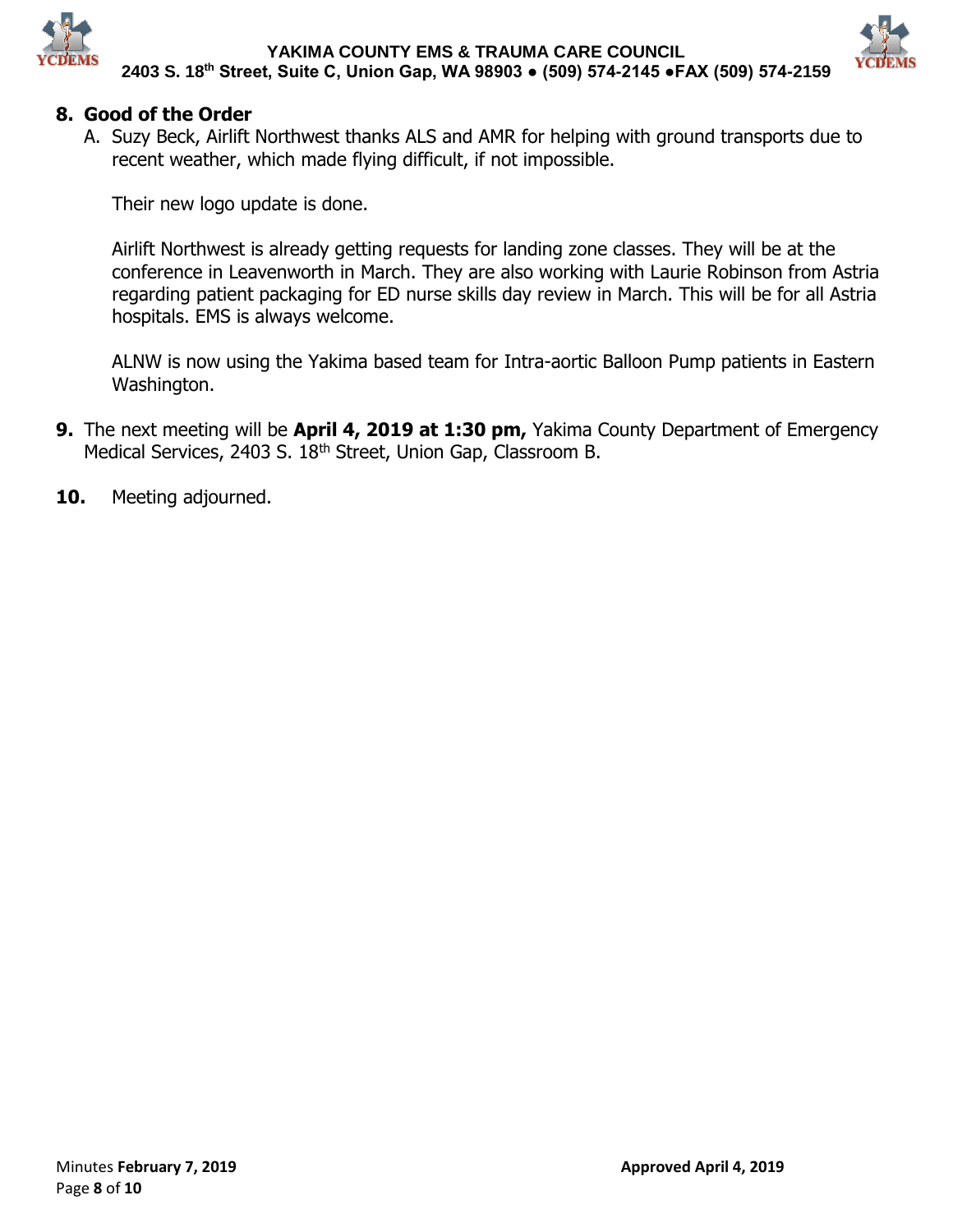



## **Yakima County EMS and Trauma Care Council Bi-Monthly 2018 Training Report Months: November 1, 2018 - December 31, 2018**

#### **OTEP CLASSES**

| <b>Date</b> | <b>Class</b>                            | Location                    | <b>Students</b> | <b>Hours</b> |
|-------------|-----------------------------------------|-----------------------------|-----------------|--------------|
|             | 2018 Workshop A (Mod 1&2 Skills) Makeup |                             | 7               | 2.00         |
| 11/3/2018   | 2018 Workshop B (Mod 3&4 Skills) Makeup | FD #5, St #5 & 7 @ Sawyer   | 5               | 2.00         |
|             | 2018 Workshop C (Mod 5&6 Skills) Makeup |                             | 8               | 2.00         |
| 11/14/2018  | 2018 Workshop C (Mod 5&6 Skills)        | Gleed FD                    | 8               | 2.00         |
| 11/14/2018  | 2018 Workshop C (Mod 5&6 Skills)        | Naches Hts FD               | $\overline{7}$  | 2.00         |
|             | 2018 ILS Workshop C                     |                             | 1               | 1.00         |
| 11/19/2018  | 2018 Skills Workshop C (Mod 5&6)        | East Valley FD              | $\overline{4}$  | 2.00         |
|             | 2018 Workshop A (Mod 1&2 Skills) Makeup |                             | 11              | 2.00         |
| 11/19/2018  | 2018 Workshop B (Mod 3&4 Skills) Makeup | Yakima FD, St #95           | 14              | 2.00         |
|             | 2018 Workshop C (Mod 5&6 Skills) Makeup |                             | 10              | 2.00         |
|             | 2018 Workshop A (Mod 1&2 Skills) Makeup |                             | 11              | 2.00         |
| 11/20/2018  | 2018 Workshop B (Mod 3&4 Skills) Makeup | Yakima FD, St #95           | 11              | 2.00         |
|             | 2018 Workshop C (Mod 5&6 Skills) Makeup |                             | 9               | 2.00         |
| 11/20/2018  | 2018 Workshop C (Mod 5&6 Skills)        | East Valley FD              | 15              | 2.00         |
| 11/28/2018  | 2018 Workshop C (Mod 5&6 Skills)        | East Valley FD              | $\overline{4}$  | 2.00         |
| 11/28/2018  | 2018 Workshop A (Mod 1&2 Skills) Makeup |                             | 14              | 2.00         |
|             | 2018 Workshop B (Mod 3&4 Skills) Makeup | Yakima FD, St #95           | 16              | 2.00         |
|             | 2018 Workshop C (Mod 5&6 Skills) Makeup |                             | 18              | 2.00         |
|             | 2018 Workshop A (Mod 1&2 Skills) Makeup |                             | 3               | 2.00         |
| 12/15/2018  | 2018 Workshop B (Mod 3&4 Skills) Makeup | East Valley Fire Department | $6\phantom{1}$  | 2.00         |
|             | 2018 Workshop C (Mod 5&6 Skills) Makeup |                             | $6\phantom{a}$  | 2.00         |
|             | 2018 Workshop A (Mod 1&2 Skills) Makeup |                             | $\overline{4}$  | 2.00         |
| 12/17/2018  | 2018 Workshop B (Mod 3&4 Skills) Makeup | Yakima Fire Dept, St# 95    | 3               | 2.00         |
|             | 2018 Workshop C (Mod 5&6 Skills) Makeup |                             | $6\phantom{a}$  | 2.00         |
|             | 2018 Workshop A (Mod 1&2 Skills) Makeup |                             | 11              | 2.00         |
| 12/18/2018  | 2018 Workshop B (Mod 3&4 Skills) Makeup | Yakima Fire Dept, St #95    | 9               | 2.00         |
|             | 2018 Workshop C (Mod 5&6 Skills) Makeup |                             | 8               | 2.00         |
| 12/18/2018  | 2018 Skills Workshop C (Mod 5&6)        | Highland FD @ Cowiche       | 13              | 2.00         |
|             | 2018 Workshop A (Mod 1&2 Skills) Makeup |                             | 5               | 2.00         |
| 12/20/2018  | 2018 Workshop B (Mod 3&4 Skills) Makeup | Yakima Fire Dept, St #95    | 3               | 2.00         |
|             | 2018 Workshop C (Mod 5&6 Skills) Makeup |                             | $6\phantom{a}$  | 2.00         |
|             |                                         | <b>TOTALS</b>               | 256             | 61.00        |
|             |                                         | <b>AVERAGES</b>             | 8.26            | 1.97         |

### **IN HOUSE OTEP CLASSES (MAKEUPS)**

| Date       | <b>Class</b>           | <b>Location</b> | <b>Students</b> | <b>Hours</b> |
|------------|------------------------|-----------------|-----------------|--------------|
| 11/17/2018 | 2016 Workshop C Makeup | Sawyer          |                 | 1.00         |
| 11/17/2018 | 2017 Workshop A Makeup | Sawver          |                 | 1.00         |
| 11/17/2018 | 2017 Workshop B Makeup | Sawver          |                 | 1.00         |
| 11/17/2018 | 2017 Workshop C Makeup | Sawver          |                 | 1.00         |
| 12/5/2018  | 2017 Workshop C Makeup | Grandview       |                 | 1.00         |
| 12/5/2018  | 2018 ILS Workshop A    | Sunnyside       |                 | 1.00         |